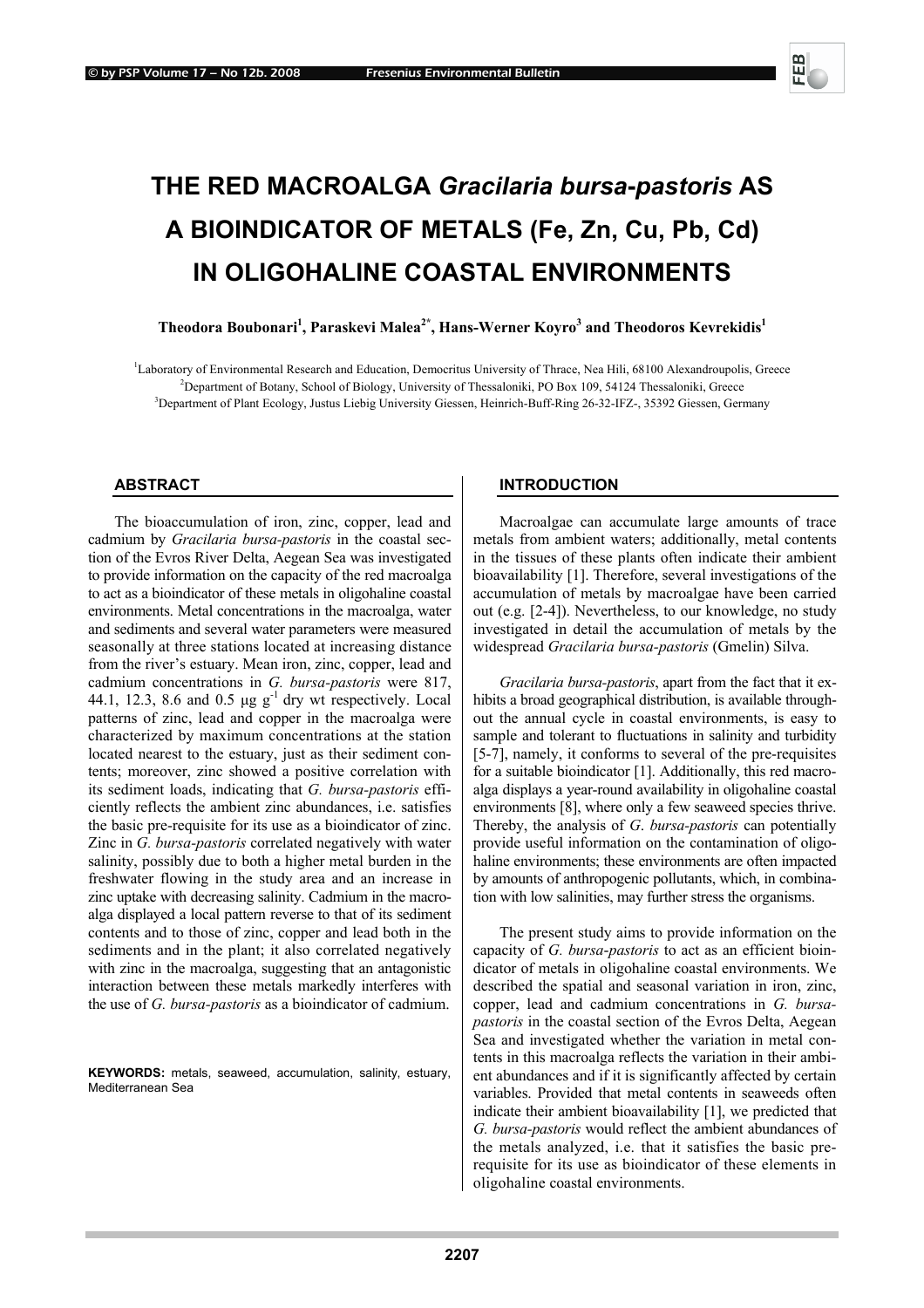#### © by PSP Volume 17 – No 12b. 2008 Fresenius Environmental Bulletin

## **MATERIALS AND METHODS**

#### **Study area**

*Gracilaria bursa-pastoris* along with *Ulva rigida* C. Agardh are the most common and abundant macroalgae in the coastal section of the Evros River Delta, Northern Aegean Sea, Mediterranean Sea, where extremely low salinities frequently occur almost throughout the annual cycle [9]. The Evros River Delta is one of the most important estuarine areas in Southern Europe and is protected as a wetland of international value according to the RAMSAR convention. Nevertheless, considerable amounts of metals, originating from human polluting activities, possibly reach this estuarine area through Evros River (e.g. [10]).

Evros is the greatest river in the Balkan Peninsula, rising from the mountain Rila in Bulgaria and following south direction. Its total length is 540 km, while the river basin is approximately 53  $000 \text{ km}^2$ . Evros River receives sewage from large urban centres and agricultural runoff from intensively cultivated plains in Bulgaria, Turkey and Greece as well as wastes from a heavy industrial activity mainly in Bulgaria, including metal works, wood processing, textiles, tanneries, production of chemicals, paints, batteries, etc. (e.g. [10]). Evros River is divided in two branches, before falling into the Aegean Sea, the Eastern Branch and the Western Branch, and forms a delta; the

part of the delta that belongs to Greece is located between 40°44' N and 40°51'N and between 25°53'E and 26°08'E (Fig. 1). Fresh water reaches the delta area mainly through the Eastern Branch of Evros River.

## **Sampling**

Samples were collected at stations B  $(40^{\circ} 45^{\prime} N$  and 26<sup>°</sup> 01' E), D (40<sup>°</sup> 47' N and 26<sup>°</sup> 01' E) and E (40<sup>°</sup> 48' N and 26<sup>°</sup> 00<sup>′</sup> E) located in the coastal section of the Evros Delta at increasing distance from the estuary of the Eastern Branch to a northwest direction (Fig. 1); the Eastern Branch is the main branch of Evros River and, thereby, the potential major input pathway of metals to the delta area. All three stations were located in sheltered areas with immediate communication with the sea. The distance of each station from the fluvial end-member of the Eastern Branch of Evros River  $(40^{\circ} 46' N$  and  $26^{\circ} 07' E$ ) was estimated with Google Earth tools as the minimal path along the northern part of the Eastern Branch and the coasts of the Evros Delta (Fig. 1). Samples were also collected from a sheltered site which communicated immediately with the sea in the estuarine area of Nestos River (station  $N_2$ , 40 $\degree$  51' Ν and 24<sup>ο</sup> 37΄ Ε, Fig 1), for comparison (control site); Nestos River estuary is considered as a relatively uncontaminated area [11].



**FIGURE 1 - (A) Geographical location of the study area (Evros River Delta, black circle) and of the area of the control site (estuarine area of Nestos River, open circle). (B) Map of the Evros River Delta showing the sampling stations. (C) Map of the estuarine area of Nestos River showing the control site.**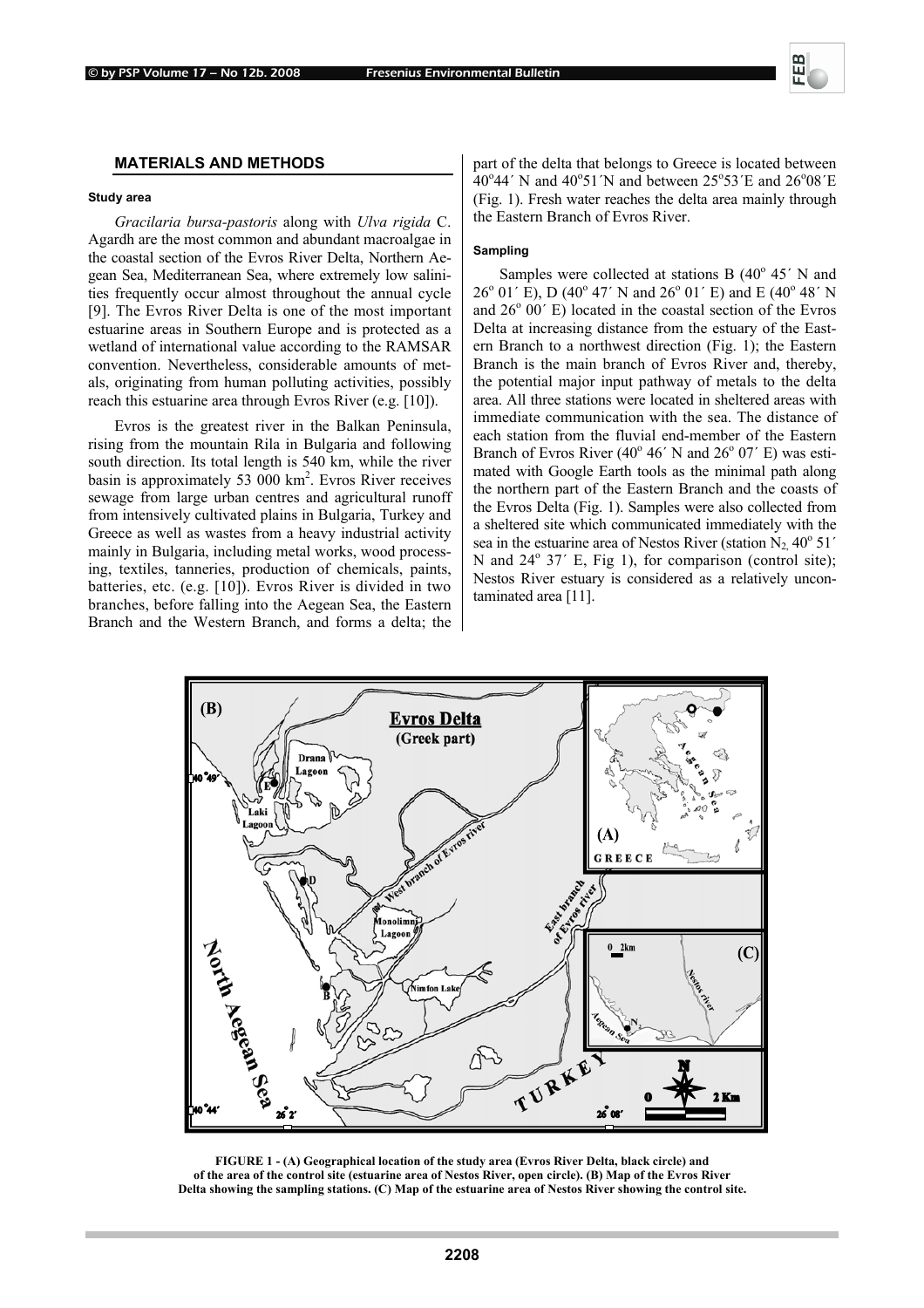A total of five sampling cruises took place; in particular, samples were collected in May, August and October 1998 and January 1999 at stations B, D and E and, additionally, in May 1999 at stations B and D. Each sampling date at stations B, D and E, depth and salinity, temperature and pH of water near the bottom were measured; in addition, at least three random samples of water using 1 l plastic tanks, of surface sediments using an 8 cm diameter plastic corer penetrating to a depth of 10 cm and of *G. bursa-pastoris*, hand-picked wearing plastic gloves and using a  $25 \cdot 25$  cm plastic frame were collected. Algal samples were washed in estuarine water at the sampling site and placed in plastic bags. Additional water samples for the estimation of macronutrient concentrations were also taken. Samples were transferred to the laboratory under refrigerated conditions.

Salinity was also measured and three random samples of *G. bursa-pastoris* were also collected in May 1999 at station  $N_2$  (control site).

#### **Sample pretreatment and analytical procedure**

In the laboratory, water, sediment and algal samples collected on a sampling date at the same station were pooled, offering a normalization option towards spatial variability within the sampling station. Estuarine water samples were acidified (1.5 ml  $l^{-1}$  conc. HNO<sub>3</sub>) and filtered through an acid-washed grass-fibre (0.45 µm). Algal samples were washed in bidistilled water and any epiphyte and sediments were carefully removed with nylon brushes. All samples were then frozen  $(-20 °C)$  until analysis. After being dried to a constant weight  $(80 °C)$ , sediment samples were sieved through a nylon net with a mesh size of 63  $\mu$ m; the  $\leq 63\mu m$  sediment fraction (silt and clay) was used in the procedures followed (e.g. [12]). Plant samples were dried to a constant weight  $(80 °C)$  and ground in an agate mill. Three sub-samples of each powdered algal and sediment sample were digested in Teflon vessels with  $HNO<sub>3</sub>/$  $HClO<sub>4</sub>(4/1)$  for 12h. The previous procedures have been frequently applied in previous studies (see [3, 13, 14]).

The total iron and zinc concentrations in the sediments and in the seaweed and the dissolved iron and zinc concentrations in the estuarine water were measured with flame Atomic Absorption Spectrophotometry (AAS Perkin-Elmer 2100); the limits of detection for the analysis of iron and zinc in sediments and plant tissues were 500 ng  $g^{-1}$ dry wt and 50 ng  $g^{-1}$  dry wt respectively and in water 5 ng  $ml^{-1}$  and 0.5 ng  $ml^{-1}$  respectively. The concentrations of dissolved copper, lead and cadmium in the estuarine water and the total copper, lead and cadmium concentrations in the sediments and in the alga were measured using graphite furnace AAS (Perkin-Elmer 2100) with Deuterium background correction; the limits of detection for the analysis of copper, lead and cadmium in sediments and plant tissues were 2 ng  $g^{-1}$  dry wt, 5 ng  $g^{-1}$  dry wt and 0.3 ng  $g^{-1}$ dry wt, respectively and in water  $0.02$  ng ml<sup>-1</sup>,  $0.05$  ng ml<sup>-1</sup> and  $0.003$  ng m $<sup>1</sup>$ , respectively. Pro-analysis grade reagents</sup> (Merck) were used and reagent blank was run concurrently.

The accuracy of the technique was checked with the analysis of the standard reference material of Sea Lettuce (*Ulva lactuca* no 279, Community Bureau of Reference); results were in agreement with certified values (Table 1). The precision of the analysis of iron, zinc, copper, lead and cadmium was calculated by the mean of coefficients of variation (CV %), which was calculated by measuring three independent sub-samples of each sample; the results for *G. bursa-pastoris* were 4.1, 5.0, 4.2, 5.2 and 3.6 % respectively.

**TABLE 1 - Analysis of certified reference material BCR 279 (sea lettuce): certified values, found values (mean ± standard deviation, n = 6) and recovery (%).** 

|    | certified ( $\mu$ g g <sup>-1</sup> dry wt) | found $(\mu g g^{-1}$ dry wt)         | recovery % |
|----|---------------------------------------------|---------------------------------------|------------|
| Fe | $2.3 \cdot 10^{3} \pm 0.1 \cdot 10^{3*}$    | $2.27 \cdot 10^3 \pm 0.07 \cdot 10^3$ | 99         |
| Zn | $51.3 \pm 1.2$                              | $50.4 \pm 1.7$                        | 98         |
| Cu | $13.14 \pm 0.37$                            | $13.45 \pm 0.46$                      | 102        |
| Ph | $13.48 \pm 0.36$                            | $13.85 \pm 0.58$                      | 103        |
| Cd | $0.274 \pm 0.022$                           | $0.280 \pm 0.020$                     | 102        |

: not certified values

Nutrients (NO<sup>-</sup><sub>3</sub>, NO<sup>-</sup><sub>2</sub> and NH<sup>+</sup><sub>4</sub>) were measured using HACH DR/2000 direct reading spectrophotometer with a cadmium reduction method.

## **Data analysis**

The significance of the spatial and seasonal variation in metal concentrations was tested with Kruskal-Wallis oneway analysis of variance; as for the spatial variation the values recorded at each station during all seasonal samplings and as for the seasonal variation the values recorded in each season at all sampling stations were used. Spearman's rank correlation coefficient (r) was applied to identify correlations. Only one of those environmental variables found to be highly inter-correlated was used in the in the correlations with metal concentrations.

## **RESULTS AND DISCUSSION**

#### **Water physico-chemical variables**

The distance of stations B, D and E from the fluvial endmember of the Eastern Branch of Evros River as well as the values of physical and chemical parameters of water at each station during the sampling period are shown in Table 2. Oligohaline waters mostly occurred in the coastal section of the Evros Delta throughout the sampling period (Table 2). Nitrite concentrations were highly correlated with water salinity ( $r = -0.950$ ,  $p < 0.0001$ ,  $n = 14$ ) and, thereby, were not used in the correlations with metal concentrations.

#### **Ambient metal concentrations**

Mean  $(\pm$  standard deviation) and range of iron, zinc, copper, lead and cadmium concentrations in the water and sediments in the study area are shown in Table 3. Mean metal concentrations in the water decreased in the order  $Fe > Zn > Pb > Cu > Cd$  and in the sediments in the order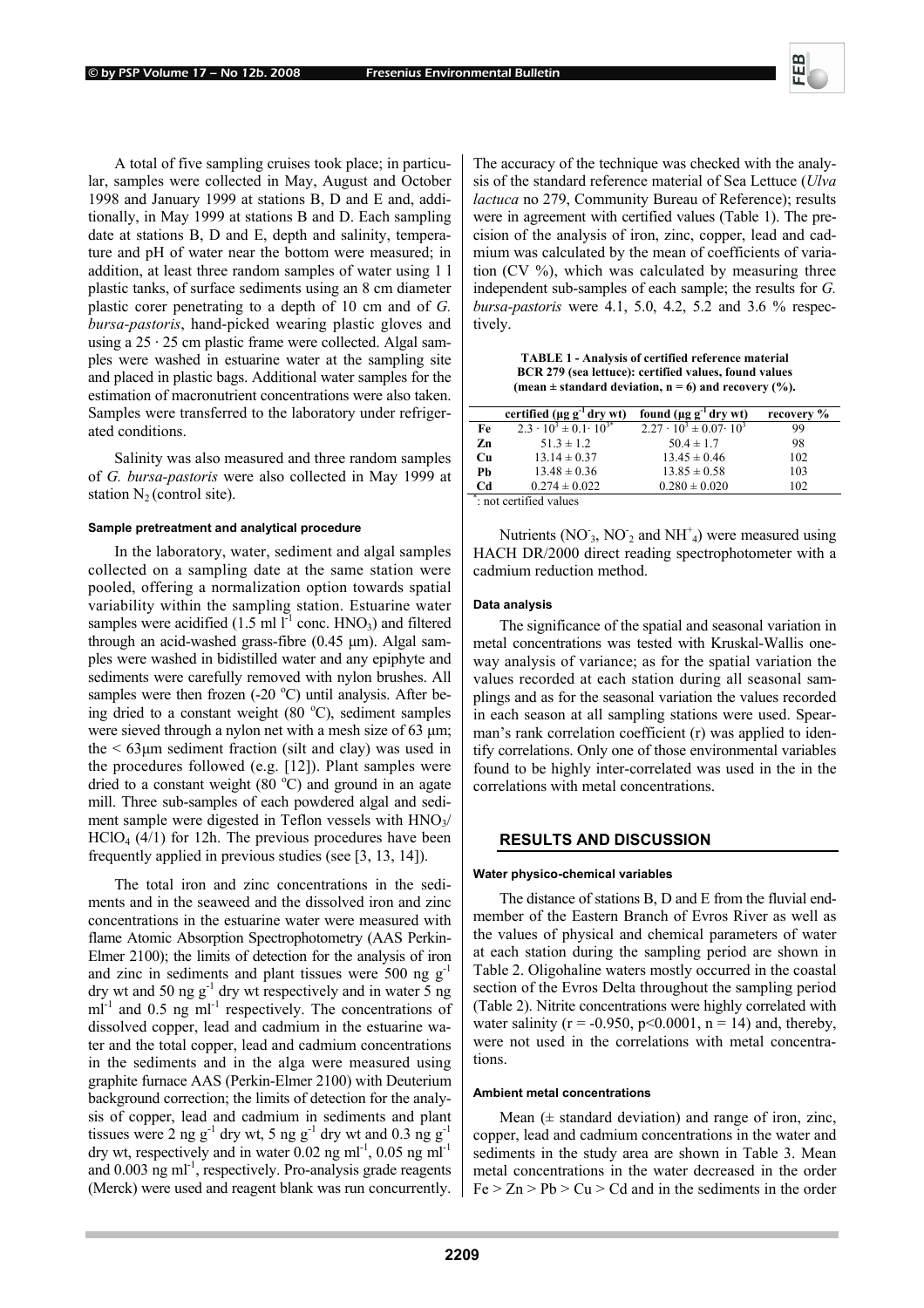

|                                 | station B |       |       |       | station D |       |              |       | station E |       |       |       |      |       |
|---------------------------------|-----------|-------|-------|-------|-----------|-------|--------------|-------|-----------|-------|-------|-------|------|-------|
|                                 | M98       | A     | O     |       | M99       | M98   | A            |       |           | M99   | M98   | A     |      |       |
| Distance (km)                   |           |       | 10.70 |       |           |       |              | 14.82 |           |       |       | 19.32 |      |       |
| Depth (cm)                      | 25        | 25    | 30    | 50    | 20        |       | 15           | 25    | 30        | 30    | 25    | 15    | 20   | 25    |
| <b>Salinity (psu)</b>           | 0.3       | 6.4   | 4.6   | 2.8   |           | 4.9   | 6.9          | 5.8   | 5.1       | 3.4   | 4     | 6.8   | 6    | 0.8   |
| Temperature $(^{\circ}C)$       | 17        | 26.5  | 18    | 7.3   | 21.6      | 19.2  | 27.          | 14.8  | 9.2       | 21.8  | 17.3  | 21.8  | 16.9 | 9.5   |
| pН                              | 7.95      | 8.19  | 7.34  | 8.45  | 8.39      | 7.46  | 8.35         | 8.23  | 8.02      | 8.17  | 7.1   | 8.1   | 8.51 | 8.06  |
| $NO_3 (mg l-1)$                 | 3.08      | 0.44  | 6.16  |       |           | 15.4  | 0.88         | 4.4   |           |       | 10.12 | 13.64 | 4.84 |       |
| $NO2$ (mg $IT$                  | 0.149     | 0.007 | 0.046 | 0.092 | 0.231     | 0.046 | $\mathbf{0}$ | 0.033 | 0.04      | 0.063 | 0.066 | 0.01  | 0.02 | 0.063 |
| $NH^+_{4}$ (mg l <sup>-1)</sup> | 0.813     | 8.26  |       |       |           | 2.903 | 8.51         | 1.3   |           |       | 2.451 | 10.77 | 0.9  |       |

**TABLE 2 - Distance of stations B, D and E from the fluvial end-member of the Eastern Branch of Evros River and values of water physico-chemical variables at these stations in May, August, October 1998, January and May 1999.** 

 $Fe > Cu > Pb > Zn > Cd$  (Table 3). Mean dissolved copper and zinc concentrations and to a lesser extent lead ones exceeded the European Environmental Quality Standards (EQSs) of waterborne contamination in estuaries, whereas those of iron and cadmium did not  $(<5.0 \mu g l^{-1})$  $<$ 40 µg l<sup>-1</sup>,  $<$ 25 µg l<sup>-1</sup>,  $<$ 1.0 mg l<sup>-1</sup> and  $<$ 5.0 µg l<sup>-1</sup> respectively, according to McLusky and Elliott [15]). In addition, mean copper and lead levels in surface sediments and to a lesser extent zinc and cadmium ones exceeded the baseline levels in estuarine sediments (approx.10  $\mu$ g g<sup>-1</sup> dry wt, 25  $\mu$ g g<sup>-1</sup> dry wt, <100  $\mu$ g g<sup>-1</sup> dry wt and 0.2  $\mu$ g g<sup>-1</sup> dry wt respectively, according to Kennish [16]).

No metal concentrations in the water displayed a significant seasonal or local variation (Table 4, Fig. 2). Iron sediment contents showed no significant local variation and all five metal ones no significant seasonal variation (Table 4).

On the other hand, zinc, copper, lead and cadmium sediment contents showed a significant spatial variation (Table 4); the highest mean concentrations of all four metals (180.6, 383.2, 155.9 and 1.0  $\mu$ g g<sup>-1</sup> dry wt respectively) occurred at station B (Fig. 2), located nearer than the other stations to the estuary of the Eastern Branch (Fig. 1, Table 2). In addition, zinc, copper, lead and cadmium sediment concentrations showed a significant negative correlation with the distance from the fluvial end-member of the Eastern Branch (r = -0.860, p < 0.001; r = - 0.687, p < 0.01; r =  $-0.757$ ,  $p < 0.01$ ;  $r = -0.802$ ,  $p < 0.001$ , respectively;  $n = 14$ ).

**TABLE 3 - Mean value (± standard deviation) and range of metal concentrations in the water, sediments and** *Gracilaria bursa-pastoris* **in the coastal section of the Evros River Delta, regardless of season and station.** 

|                                             |    | mean $(\pm SD)$     | range        |
|---------------------------------------------|----|---------------------|--------------|
| Water $(\mu g I^{-1})$                      | Fe | 524 ( $\pm$ 292)    | 202-1227     |
|                                             | Zn | $61.0 \ (\pm 30.2)$ | 20.7-115.7   |
|                                             | Cп | $8.7 (\pm 7.0)$     | $1.4 - 24.0$ |
|                                             | Ph | $31.6 \ (\pm 11.4)$ | 17.5-52.9    |
|                                             | Cd | $1.0 \ (\pm 0.8)$   | $BDL-3.4$    |
| Sediments ( $\mu$ g g <sup>-1</sup> dry wt) | Fe | $25035 (\pm 3145)$  | 19270-31310  |
|                                             | Zn | 119.4 $(\pm 54.7)$  | 68.7-246.5   |
|                                             | Cп | $188.3 (\pm 185.1)$ | 58.7-710.0   |
|                                             | Ph | $123.3 (\pm 40.5)$  | 66.0-219.4   |
|                                             | Cd | $0.5 (\pm 0.4)$     | $0.2 - 1.6$  |
| G. bursa-pastoris                           |    |                     |              |
| $(\mu \rho \rho^{-1}$ drv wt)               | Fe | $817 (\pm 366)$     | 370-1610     |
|                                             | Zn | 43.6 $(\pm 7.0)$    | 31.8-54.6    |
|                                             | Cп | $12.3 (\pm 3.1)$    | 8.9-19.1     |
|                                             | Ph | $8.6 (\pm 3.5)$     | $2.7 - 14.1$ |
|                                             | Cd | $0.5 \ (\pm 0.2)$   | $0.2 - 0.9$  |

BDL: Below detectable limit

|                                                            |                                        | <b>Spatial Variation</b> |                   |      | <b>Seasonal Variation</b> |
|------------------------------------------------------------|----------------------------------------|--------------------------|-------------------|------|---------------------------|
|                                                            |                                        | $\bf H$                  | nj                | H    | nj                        |
| Water                                                      | Fe                                     | 1.53                     | 4,5,4             | 4.23 | 3, 3, 3, 2, 2             |
|                                                            | Zn                                     | 0.91                     | $^{\prime\prime}$ | 1.29 |                           |
|                                                            | Cu                                     | 0.83                     | $^{\prime\prime}$ | 5.74 | $^{\dagger}$              |
|                                                            | Pb                                     | 0.30                     | $^{\prime\prime}$ | 3.10 | $^{\dagger}$              |
|                                                            | C <sub>d</sub>                         | 1.83                     | $^{\prime\prime}$ | 4.76 | $^{\dagger}$              |
| <b>Sediments</b>                                           | Fe                                     | 1.18                     | 4,5,5             | 1.05 | 3, 3, 3, 3, 2             |
|                                                            | Zn                                     | $9.93***$                | $^{\prime\prime}$ | 0.13 |                           |
|                                                            | Cu                                     | $7.49*$                  | $^{\prime\prime}$ | 1.05 | $^{\dagger}$              |
|                                                            | Pb                                     | $8.46*$                  | $^{\prime\prime}$ | 0.23 | $^{\dagger}$              |
|                                                            | C <sub>d</sub>                         | $9.35***$                | $^{\prime\prime}$ | 2.06 | $^{\dagger}$              |
| G. bursa-pastoris                                          | Fe                                     | 4.89                     | 4, 5, 5           | 3.1  | 3, 3, 3, 3, 2             |
|                                                            | Zn                                     | 8.39*                    | $^{\prime\prime}$ | 2.83 |                           |
|                                                            | Cu                                     | 2.83                     | $^{\prime\prime}$ | 2.69 | $^{\dagger}$              |
|                                                            | Pb                                     | 3.65                     | $^{\prime\prime}$ | 1.97 | $^{\dagger}$              |
| and the same<br>$\Delta \Delta \sigma$ and $\Delta \sigma$ | C <sub>d</sub><br>$\sim$ $\sim$ $\sim$ | $8.45*$                  | $^{\prime\prime}$ | 2.87 | $^{\dagger}$              |

**TABLE 4 - Values of statistic H (Kruskal-Wallis one-way analysis of variance) of the spatial and seasonal variation in metal concentrations in the water, sediments and** *Gracilaria bursa-pastoris***; nj: number of observations within each group.**

\*: significant at p<0.05; \*\*: significant at p<0.01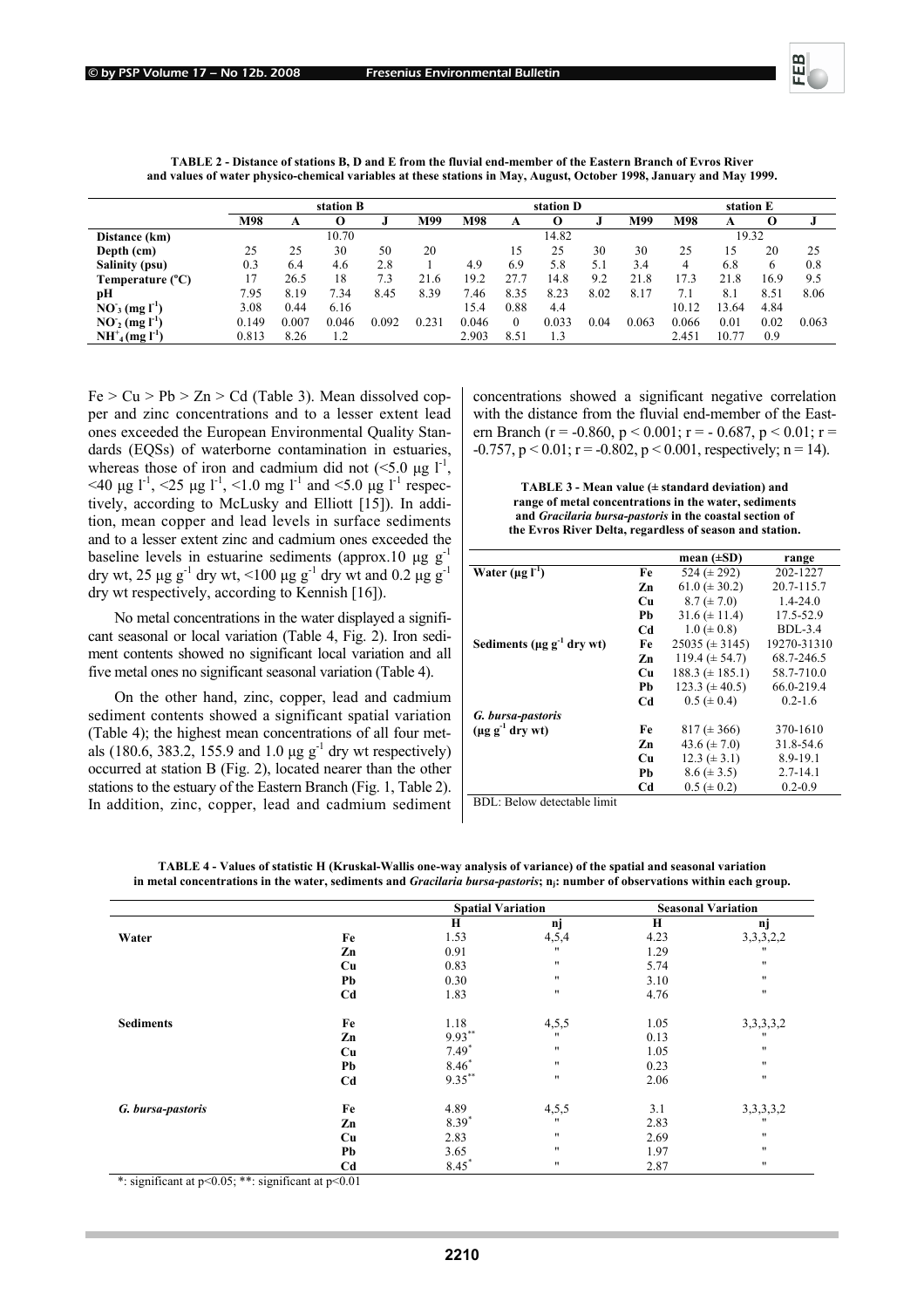**COL** 

FEB



**FIGURE 2 - Local variation in iron, zinc, copper, lead and cadmium concentrations in water (µg l<sup>-1</sup>), surface sediments (µg g-1 dry wt) and** *Gracilaria bursa***-***pastoris* **tissues (µg g-1 dry wt) in the coastal section of the Evros River Delta.**  Each column represents the mean of the values recorded at a station during all sampling dates; bars represent the standard error.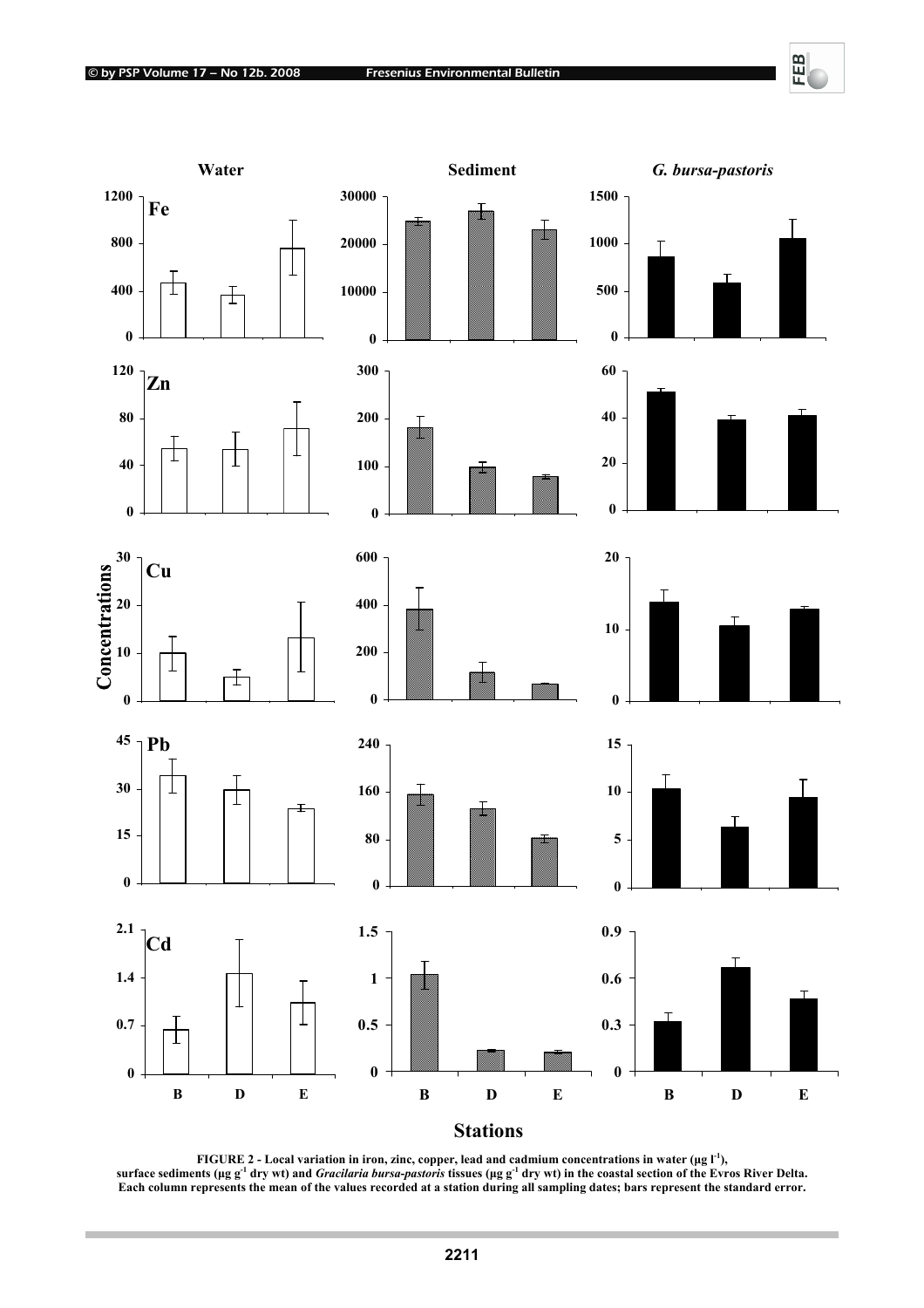| <b>Species</b>    | Geographical area                  | Fe                   | Zn                | <b>Cu</b>        | Pb               | C <sub>d</sub>   | <b>References</b>                                                |
|-------------------|------------------------------------|----------------------|-------------------|------------------|------------------|------------------|------------------------------------------------------------------|
| G. bursa-pastoris | Evros Delta, Aegean Sea            | 817(370-1610)        | $44.1(31.8-54.6)$ | $12.3(8.0-19.1)$ | $8.6(2.7-14.1)$  | $0.49(0.2-0.9)$  | present study <sup>c</sup>                                       |
|                   | Nestos Delta, Aegean Sea           | 250                  | 65.15             | 4.5              | 2.3              | 0.5              | present study <sup>e</sup>                                       |
| G.cornea          | Yucatan, Caribbean Sea             | 493.4                | 1.19              | 19.11            | 25.13            |                  | $[33]$ <sup>a</sup>                                              |
| G.corticata       | Saurashtra coast,<br>Arabian Sea   |                      | 24.71-27.96       | 6.74-10.05       |                  |                  | $[34]$ <sup>b</sup>                                              |
|                   | Tamil Nadu, coast of India         | 257-630              | $40 - 65$         | 34-35            |                  |                  | $[35]$ <sup>b</sup>                                              |
| G.gracilis        | Venice Lagoon,<br>Adriatic Sea     | 471(224-1080)        | $163(36-240)$     | $8(4-12)$        | $6.9(2.8-20.6)$  | $0.4(0.1-0.6)$   | $[36]$ <sup>c</sup>                                              |
|                   | $\mathbf{H}$<br>$^{\prime}$        | 23 (BDL-405)         |                   | 4.35(1.44-10.89) | $2.54(0.76-5.8)$ | $0.1(0.04-0.17)$ | $[37]$ <sup>c</sup>                                              |
|                   | $^{\prime}$<br>$\mathbf{H}$        | 353                  |                   | 9.77             |                  | 0.29             | [38] (in Favero and Frigo<br>$[37]$ <sup>a</sup>                 |
|                   | $\mathbf{H}$<br>$\mathbf{H}$       | 379                  |                   | 4.47             |                  | 0.10             | Favero, unpubl. data (in<br>Favero and Frigo $[37]$ <sup>a</sup> |
|                   | $\mathbf{H}$<br>$\mathbf{H}$       | 530-1790             | 52-823            | 5.4-16.3         | $1.1 - 6.6$      | $0.24 - 0.25$    | $[39]$ <sup>d</sup>                                              |
|                   | Thermaikos Gulf,<br>Aegean Sea     | $1.5 - 22.0$         |                   | $0.25 - 3.30$    |                  |                  | $[40]$ <sup>d</sup>                                              |
|                   | $\mathbf{H}$                       | $95.1(63.0 - 121.0)$ | 53.4(35.0-67.7)   | $2.0(1.1-3.2)$   | $14.4(9.5-19.0)$ | $1.8(0.8-3.1)$   | $[41]$ <sup>c</sup>                                              |
|                   | Sinop, Black Sea                   | 781-2777             | 31.4-73.4         | 4.75-9.11        | 6.76-7.95        | 1.03-2.12        | $[42]$ <sup>b</sup>                                              |
| G.pachydermatica  | Loreto Bay,<br>Baja California Sur | 4500                 | 21                |                  |                  |                  | $[43]$ <sup>e</sup>                                              |

**TABLE 5 - Bibliographical data on metal concentrations in** *Gracilaria* **species (µg g-1 dry wt) from various geographical**  areas; <sup>a</sup>: mean; <sup>b</sup>: range; <sup>c</sup>: mean and range; <sup>d</sup>: range of mean <sup>e</sup>: individual concentration; BDL: Below detectable limit.

The above suggests that amounts of heavy metals, mainly of copper, zinc, lead and to a lesser extent of cadmium, mostly transported by the Evros River, reached the coastal section of the delta area. The flocculation and sedimentation of riverborne metals [16-18] most probably resulted in the decrease in zinc, copper, lead and cadmium sediment contents in the coastal section of the Evros Delta with increasing distance from the Eastern Branch's estuary.

#### **Metal concentrations in Gracilaria bursa-pastoris**

The descriptive statistics of metal concentrations in *G. bursa-pastoris* in the study area is shown in Table 3; mean metal concentrations decreased in the order Fe > Zn  $> Cu > Pb > Cd.$ 

Comparison with *Gracilaria* species from other areas The concentrations of the metals analyzed in *G. bursapastoris* were generally higher than those in the same species from the control site (station  $N_2$  Nestos River Delta) at 6.2 psu salinity in May 1999 and in the range of those previously reported for *Gracilaria* species from other brackish and marine coastal areas (Table 5), some of which are recipients of domestic and industrial wastes (e.g. central part of Venice Lagoon, Thermaikos Gulf); in particular, copper contents in *G. bursa-pastoris* are among the highest ones and iron and lead contents relatively high (Table 5). The above indicate that the study area was mainly contaminated by copper.

#### **Spatial Variation**

Iron contents in the macroalga showed no significant spatial variation (Table 4), just as its ambient concentrations; the maximum mean iron concentration (1063  $\mu$ g g<sup>-1</sup> dry wt) occurred at station E (Fig. 2).

Zinc contents displayed a significant local variation, just as its sediment contents, whereas copper and lead ones did not (Table 4); the highest mean concentrations of these three metals (50.90, 13.79 and 10.33  $\mu$ g g<sup>-1</sup> dry wt respectively) were recorded at station B (Fig. 2), located nearer than the other stations to the fluvial end-member of the Eastern Branch of Evros River (Fig. 1, Table 2), just as their sediment contents (Fig. 2). The above suggests that *G. bursa-pastoris* reflects, to a certain extent, the sediment abundances of zinc and, to a lesser extent, those of copper and lead. The concentrations of metals in surface sediments reflect, to a certain extent, their levels in the overlying water and give an integrated and stable picture of contamination over time (e.g. [19]). In addition, *G. bursa-pastoris* may accumulate metals not only from solution, but also directly from sediments or suspended inorganic particulates; seaweed tissues, contacting surface sediments and suspended particulates in shallow, turbid estuarine environments, may scavenge metals whose strength of binding to seaweed tissues exceeds their strength of binding to particles [20].

Cadmium contents in the macroalga displayed a significant local variation (Table 4). However, the pattern of this metal was almost reverse to that of its sediment contents and to those of zinc, copper and lead ones both in sediments and in the macroalga; the highest mean cadmium concentration (0.67  $\mu$ g g<sup>-1</sup> dry wt) occurred at station D (Fig. 2).

## **Seasonal Variation**

No metal concentrations in *G. bursa-pastoris* showed a significant seasonal variation (Table 4), just as their ambient concentrations. This suggests that seasonal changes in environmental factors and in metabolic factors did not markedly affect the accumulation of these metals in the red macroalga tissues. However, zinc and cadmium displayed clear patterns of seasonal periodicity which were similar in all three stations (Fig. 3). The seasonal variation of zinc concentrations in *G. bursa-pastoris* tissues was probably associated with the growth dynamics of the macroalga, since the levels of this metal were lowest in summer (Fig. 3), when growth rates may have been high; annual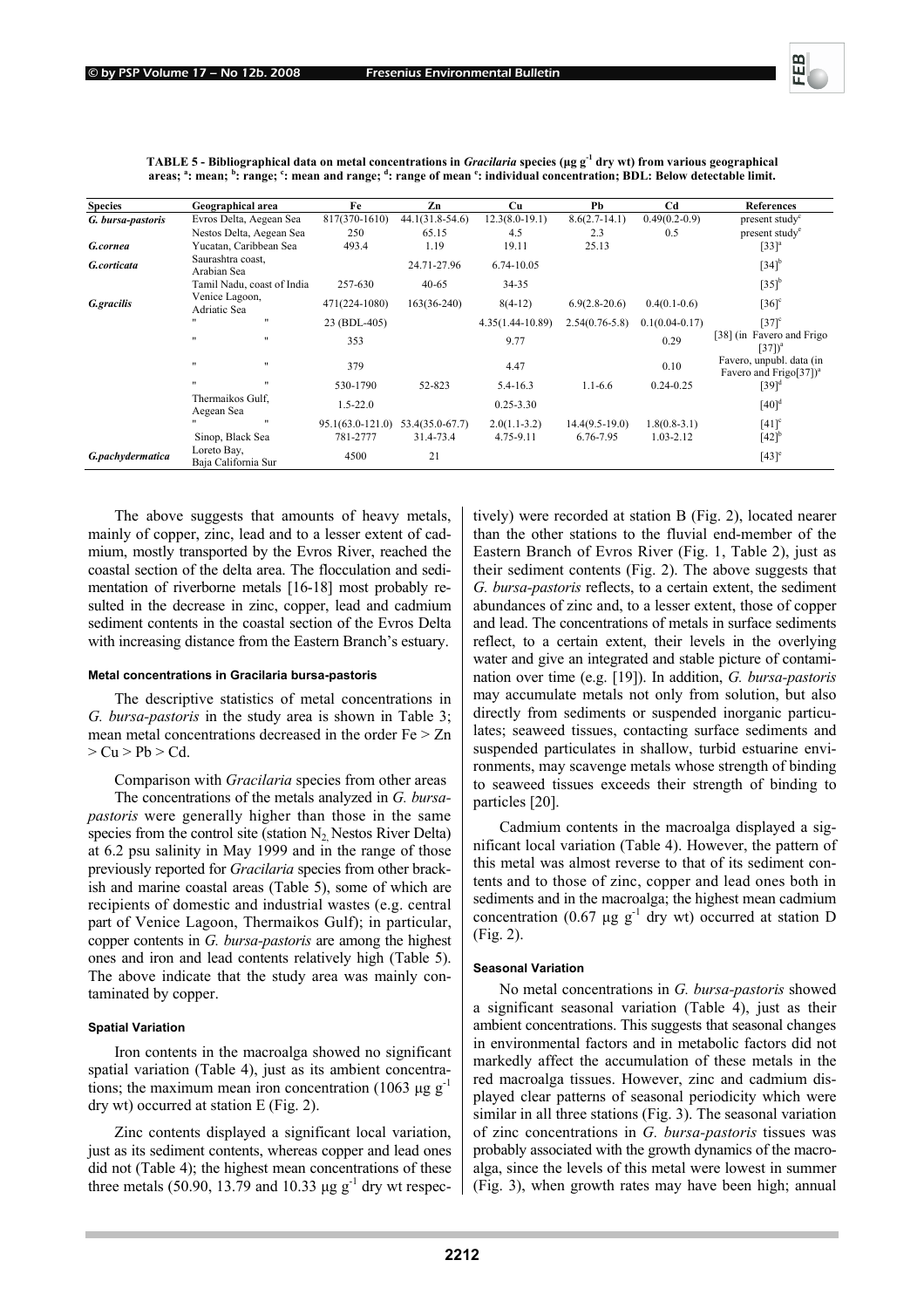growth maximum of *G. bursa-pastoris* in a euhaline Mediterranean lagoon (Thau, France) occurred in spring, while biomass peaked in early summer when water temperature attained  $20 °C$  [6, 7]. High growth rates may result in dilution of the accumulated metals and, thereby, in reduction of their concentrations (e.g. [1]). The seasonal variation of cadmium concentrations in *G. bursa*-*pastoris* tissues (Fig. 3) was probably associated with tissue age; this metal content mainly decreased in winter, namely when young individuals may have predominated over the population and progressively increased from spring to autumn, probably with increasing tissue age. The main period of reproduction of *G. bursa-pastoris* in the euhaline Thau Lagoon, France was in late spring-early summer; mortality of female thalli bearing carposporophytes extended until autumn, most of the tetrasporophangial thalli disappeared during summer, while thalli without reproductive structures predominated over the population mainly in early winter [7]. This potential increase with tissue age could be attributed to the fact that binding sites of the seaweed increase with age and cadmium is taken up irreversibly by it [21].

#### **Intermetal correlations**

The correlation matrix of metal concentrations in seaweed tissues showed a significant negative correlation between zinc and cadmium (Table 6). This suggests an antagonistic interaction between these metals. In addition, provided that the spatial pattern of cadmium contents in the macroalga was almost reverse to that of its sediment contents as well as to those of zinc ones both in the macroalga and in the sediments, this finding particularly suggests that zinc negatively affected the accumulation of cadmium in *G. bursa-pastoris* tissues. Antagonism between zinc and cadmium is probably expected, since the uptake of both metals by the macroalga may be achieved through the same processes. In a kinetic study, it was indicated that zinc and cadmium uptake by *Gracilaria blodgettii* and *Ulva lactuca* was processed through passive diffusion or a facilitated transport [22]; it was suggested that facilitated transport by binding with protein ligands is important in the transport of both metals [22]. Zinc may behave similarly to cadmium because of their



**FIGURE 3 - Seasonal variation in iron, zinc, copper, lead and cadmium concentrations in** *Gracilaria bursa***-***pastoris* **tissues (µg g-1 dry wt) per station in the coastal section of the Evros River Delta. Each dot represents the mean of at least three subsamples of each sample; bars represent the standard error. M98: May 1998; A: August 1998; O: October 1998; J: January 1999; M99: May 1999.**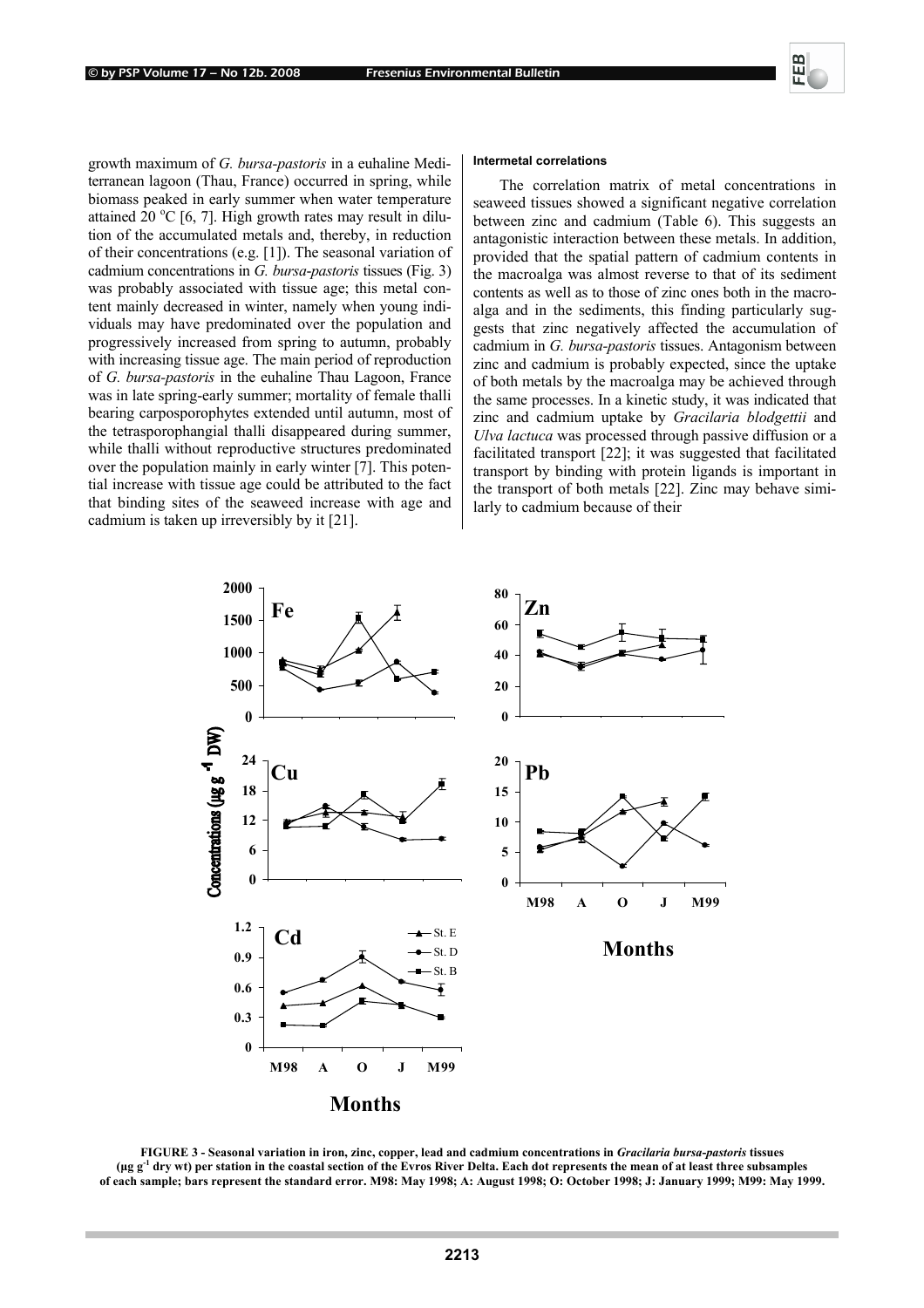close chemical relationships and possible competition for the same binding sites; zinc has a stronger affinity to common binding sites than cadmium, while other metal-specific bindings may also be available for each one of these elements [23]. Evidence for zinc-cadmium antagonism in macroalgae, which were incubated mainly at salinities higher than those occurring in the study area, has been given in some laboratory studies (e.g. [24-26]). Zinc-cadmium interactions are also commonly observed in terrestrial plants; in most cases, zinc reduces the uptake of cadmium by both root and foliar systems [27].

**TABLE 6 - Spearman's rank correlation coefficient between concentrations of different metal pairs in** *Gracilaria bursa-pastoris***; n=14.** 

|    | Zn    | Cu    | Pb    | Cd        |
|----|-------|-------|-------|-----------|
| Fe | 0.262 | 0.222 | 0.530 | $-0.242$  |
| Zn |       | 0.125 | 0.442 | $-0.616*$ |
| Cu |       |       | 0.481 | $-0.095$  |
| Pb |       |       |       | $-0.323$  |

\*: significant at p<0.05

#### **Associated environmental variables**

Zinc concentrations in *G. bursa-pastoris* showed a significant positive correlation with its sediment contents (Table 7); thereby, as for zinc, this red macroalga fulfils the most likely important criterion for an ideal bioindicator, that is the pollutant contents of the organism and the environment should be correlated (e.g. [1, 28]). No other metal contents in *G. bursa-pastoris* showed a significant positive correlation with its ambient concentrations (Table 7). On the other hand, cadmium concentrations in *G. bursa-pastoris* tissues were negatively correlated with its sediment contents (Table 7); this negative correlation could be considered as a result of the potential zinc-cadmium antagonistic interaction in *G. bursa-pastoris* tissues.

#### **TABLE 7 - Spearman's rank correlation coefficient between metal concentrations in** *Gracilaria bursapastoris* **and in the water and sediments; n=14.**

|                                                                 | Fe | Zn                                | Сu | Ph | Сd        |
|-----------------------------------------------------------------|----|-----------------------------------|----|----|-----------|
| G. bursa-pastoris-water                                         |    | $-0.236$ $-0.099$ $0.098$ $0.033$ |    |    | 0.231     |
| G. bursa-pastoris -sediments $-0.134$ $0.604*$ $-0.174$ $0.011$ |    |                                   |    |    | $-0.632*$ |
| *: significant at $p<0.05$                                      |    |                                   |    |    |           |

Zinc contents in *G. bursa-pastoris* displayed a significant negative correlation with the distance from the fluvial end-member of the Eastern Branch (Table 8), just as its sediment contents, as well as with water salinity (Table 8). No other metal concentrations in *G. bursapastoris* showed a significant correlation with an examined environmental variable (Table 8). The negative correlation between zinc contents in the seaweed and water salinity may be due to a higher metal burden in freshwater flowing into the study area. However, it may also suggest a decrease in zinc accumulation by this red seaweed with increasing salinity; a decrease in free ion concentration of zinc with increasing salinity, because of the complexes formed between this metal and the chloride ions, and an increased competition of zinc with sodium ions at uptake sites on the plasma membrane and the cell wall may have contributed to a decreased zinc accumulation at higher salinities (e.g. [22, 29, 30]). A decrease in zinc accumulation in two submerged plants (*Elodea canadensis* and *Potamogeton natans*) with increasing salinity from 0 to 5 psu was observed under laboratory conditions [30]. Evidence for a decrease in zinc accumulation by seaweeds, among which *Gracilaria blodgettii*, with increasing salinity of the media, but within a range of higher salinity values (e.g. from 10 to 28 psu, or from approx. 8 to 32 or 38.6 psu), has been also given in some laboratory studies (e.g. [22, 31, 32]). The above suggest that salinity variation in coastal oligohaline environments may partly interfere with the use of *G. bursa-pastoris* as a bioindicator of zinc.

**TABLE 8 - Spearman's rank correlation coefficient between metal concentrations in** *Gracilaria bursa-pastoris* **and the distance from the fluvial end-member of the Eastern Branch of Evros River as well as the values of water physico-chemical variables.** 

|                 | Fe       | Zn         | ा।    | Pb       |          |  |
|-----------------|----------|------------|-------|----------|----------|--|
| <b>Distance</b> | 0.305    | $-0.648*$  | 0.019 | $-0.226$ | 0.345    |  |
| <b>Salinity</b> | $-0.262$ | $-0.741**$ | 0.116 | $-0.235$ | 0.508    |  |
| Temperature     | $-0.429$ | $-0.218$   | 0.249 | $-0.062$ | $-0.106$ |  |
| рH              | $-0.486$ | $-0.108$   | 0.279 | 0.103    | 0.194    |  |
| NO <sub>3</sub> | 0.433    | $-0.05$    | 0.217 | $-0.183$ | 0.1      |  |
| $NH+$           | $-0.633$ | $-0.617$   | 0.217 | $-0.4$   |          |  |

\*:significant at p<0.05; \*\*: significant at p<0.01

## **CONCLUSIONS**

As hypothesized, our results suggest that *G. bursapastoris* efficiently reflects the ambient abundances of zinc in oligohaline coastal environments, i.e. satisfies the basic pre-requisite for its use as a bioindicator of this trace element in these environments; several examined variables, possibly except for water salinity, do not significantly af-

fect the accumulation of zinc by this red macroalga, namely do not markedly interfere with its use as a bioindicator of zinc.

However, our data also suggest that *G. bursa-pastoris* does not reflect the ambient abundances of cadmium, partially refuting our initial hypothesis; zinc may significantly reduce the accumulation of cadmium in this red seaweed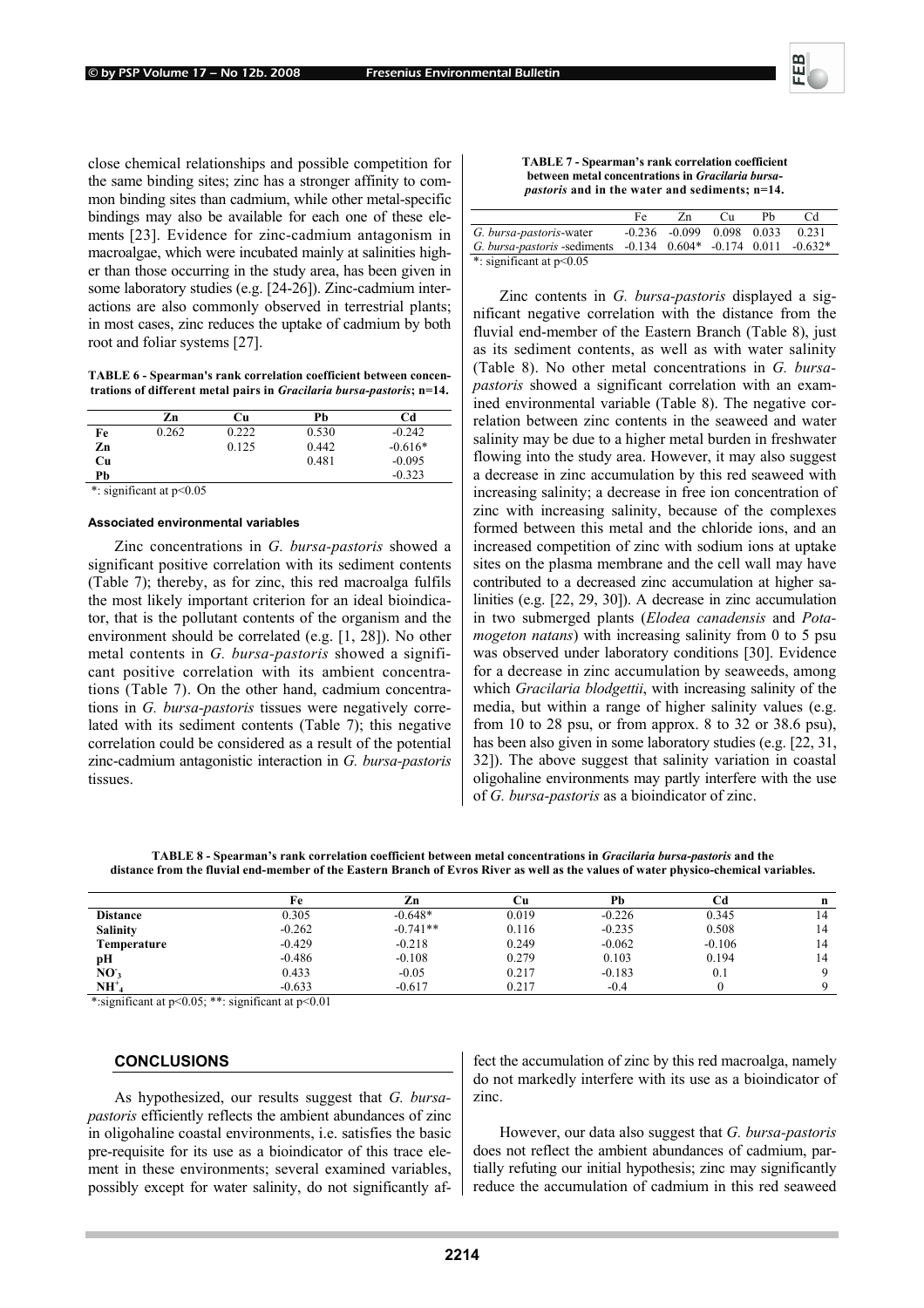

tissues, interfering with its use as a bioindicator of cadmium. Our results also suggest that *G. bursa-pastoris* does not efficiently reflect the sediment abundances of copper and lead, whereas, whether this red macroalga reflects the ambient abundances of iron could not be appreciated, as this metal concentrations in the water and sediments did not significantly vary in the study area.

## **ACKNOWLEDGMENTS**

The authors are grateful to Dr A. Mogias and Ms V. Kalpia for sampling and laboratory assistance, Prof. H.W. Jäger (Institute of Plant Ecology, University of Giessen) for his support with the AAS analyses and Prof. S. Haritonidis (Institute of Botany, University of Thessaloniki) for his valuable suggestions.

## **REFERENCES**

- [1] Phillips, D.J.H. (1994) Macrophytes as bioindicators of trace metals. In: Kramer K.J.M. (ed) Biomonitoring of coastal waters and estuaries, CRC Press, Boca Raton, pp 85-103.
- [2] Bryan, G.W., Langston, W.J., Hummerstone, L.G. and Burt, G.R. (1985) A guide to the assessment of heavy metal contamination in estuaries using biological indicators. Occasional Publication Marine Biological Association U.K. 4, 1- 92.
- [3] Malea, P. and Haritonidis, S. (2000) Use of the green alga *Ulva rigida* C. Agardh as an indicator species to reassess metal pollution in the Thermaikos Gulf, Greece, after 13 years. Journal of Applied Phycology 12, 169-176.
- [4] Villares, R., Puente, X. and Carballeira, A. (2002) Seasonal variation and background levels of heavy metals in two green seaweeds. Environmental Pollution 119, 79-90.
- [5] De Oliveira, E.C. and Plastino, E.M. (1994) Gracilariaceae. In: Akatsuka I. (ed) Biology of economic algae, SPB Academic Publishing, The Netherlands, pp 185-226.
- [6] De Casabianca, M.L., Marinho-Soriano, E. and Laugier, T. (1997) Growth of *Gracilaria bursa*-*pastoris* in a Mediterranean Lagoon: Thau, France. Botanica Marina 40, 29-37.
- [7] Marinho-Soriano, E., Laugier, T. and de Casabianca, M.L. (1998) Reproductive strategy of two *Gracilaria* species, *G. bursa-pastoris* and *G. gracilis*, in a Mediterranean Lagoon (Thau, France). Botanica Marina 41, 559-564.
- [8] Malea, P. Personal observation.
- [9] Kevrekidis, T. (2004) Seasonal variation of the macrozoobenthic community structure at low salinities in a Mediterranean lagoon (Monolimni Lagoon, Northern Aegean). International Review of Hydrobiology 89, 407-425.
- [10] Angelidis, M.O. and Albanis, T.A. (1996) Pesticide residues and heavy metals in the Evros River Delta, N.E. Greece. Toxicology and Environmental Chemistry 53, 33-44.
- [11] Fytianos, K., Samanidou, V. and Agelidis, T. (1987) Comparative study of heavy metals pollution in various rivers and lakes of Northern Greece. Chemosphere 16, 455-462.
- [12] Dassenakis, M., Degaita, A. and Scoullos, M. (1995) Trace metals in sediments of a Mediterranean estuary affected by human activities (Acheloos river estuary, Greece). Science of the Total Environment 168, 19-31.
- [13] Catsiki, V.A., Mylona, A. and Mimicos, N. (1991) The impact of size on the bioaccumulation rate of heavy metals and Pahs by *Mytilus galloprovincialis* from Saronicos Gulf. In: Proccedings of the FAO/UNEP/IAEA Consideration Meeting on the accumulation and transformation of chemical contaminants by biotic and abiotic processes in the marine environment, Italy, 1990. MAP Techn. Report Series No 59, 153-161.
- [14] Catsiki, V.A. and Bei, F. (1992) Determination of trace metals in benthic organisms from an unpolluted area: Cyclades islands (Aegean Sea). Fresenius Environmental Bulletin 1 (suppl.), 60-65.
- [15] McLusky, D.S. and Elliott, M. (2004) The estuarine ecosystem. Ecology, threats and management. Oxford University Press Inc., New York.
- [16] Kennish, M.J. (1997) Practical handbook of estuarine and marine pollution. CRC Press, Boca Raton.
- [17] Lacerda, L.D. (1994) Biogeochemistry of heavy metals in coastal lagoons. In Kjerfe, B. (ed.), Coastal lagoon processes. Elsevier Oceanography Series, 60, Amsterdam, 221-241.
- [18] Lobban, C.S. and Harrison, P.J. (1994) Seaweed ecology and physiology. Cambridge University Press, Cambridge.
- [19] Villares, R., Puente, X. and Carballeira, A. (2001) *Ulva* and *Enteromorpha* as indicators of heavy metal pollution. Hydrobiologia 462, 221-232.
- [20] Luoma, S.N., Bryan, G.W. and Langston, W.J. (1982) Scavenging of heavy metals from particulates by brown seaweed. Marine Pollution Bulletin 13, 394-396.
- [21] Brix, H. and Lyngby, J.E. (1982) The distribution of Cd, Cu, Pb and Zn in eelgrass (*Zostera marina* L.). Science of the Total Environment 34, 51-63.
- [22] Wang, W.X. and Dei, R.C.H. (1999) Kinetic measurements of metal accumulation in two marine macroalgae. Marine Biology 135, 11-23.
- [23] Lee, W.Y. and Wang, W.X. (2001) Metal accumulation in the green macroalga *Ulva fasciata*: effects of nitrate, ammonium and phosphate. Science of the Total Environment 278, 11-22.
- [24] Bryan, G.W. (1983) Brown seaweed, *Fucus vesiculosus*, and the gastropod, *Littorina littoralis,* as indicators of trace-metal availability in estuaries. Science of the Total Environment 28, 91-104.
- [25] Haritonidis, S., Jäger, H.J. and Schwantes, H.O. (1983) Accumulation of cadmium, zinc, copper and lead by marine macrophyceae under culture conditions. Angew Botanik 57, 311-330.
- [26] Haritonidis, S., Rijstenbil, J.W., Malea, P., van Drie, J. and Wijnholds, J.A. (1994) Trace metal interactions in the macroalga *Enteromorpha prolifera* (O.F. Müller) J.Ag., grown in water of the Scheldt estuary (Belgium & SW Netherlands), in response to cadmium exposure. Biometals 7, 61-66.